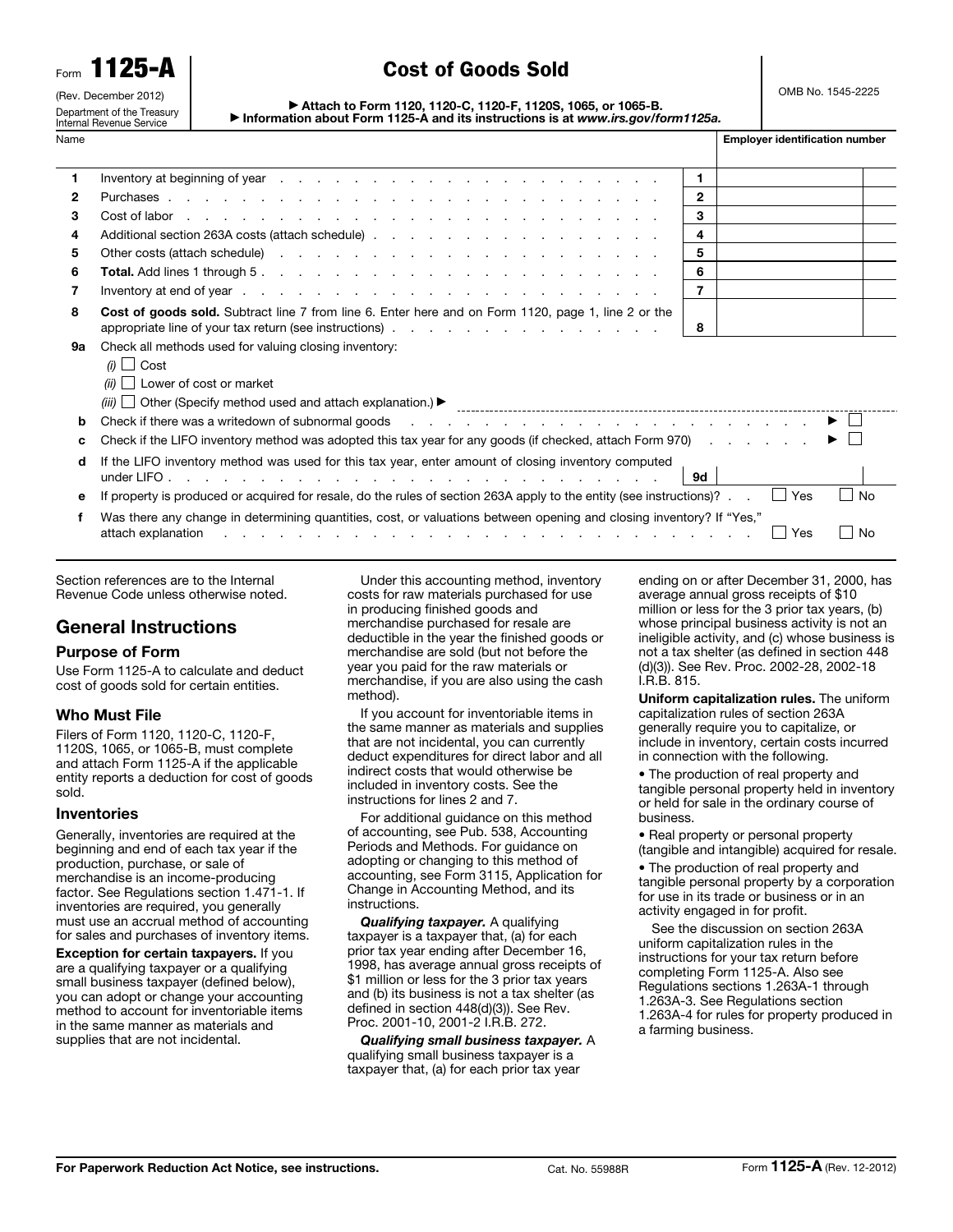## Specific Instructions

### Line 1. Inventory at Beginning of Year

If you are changing your method of accounting for the current tax year, you must refigure last year's closing inventory using the new method of accounting. Enter the result on line 1. If there is a difference between last year's closing inventory and the refigured amount, attach an explanation and take it into account when figuring any section 481(a) adjustment.

## Line 2. Purchases

If you account for inventoriable items in the same manner as materials and supplies that are not incidental, enter amounts paid for all raw materials and merchandise during the tax year on line 2. The amount you can deduct for the tax year is figured on line 8.

Reduce purchases by items withdrawn for personal use. For a partnership, the cost of these items should be shown on Schedule K and Schedule K-1 as distributions to partners.

#### Line 4. Additional Section 263A **Costs**

If you elected a simplified method of accounting, enter on line 4 the balance of section 263A costs paid or incurred during the tax year not includible on lines 2, 3, and 5.

If you elected the simplified production method, additional section 263A costs are generally those costs, other than interest, that were not capitalized under your method of accounting immediately prior to the effective date of section 263A, but are now required to be capitalized under section 263A. For details, see Regulations section 1.263A-2(b).

If you elected the simplified resale method, additional section 263A costs are generally those costs incurred with respect to the following categories.

- Off-site storage or warehousing.
- Purchasing.

• Handling, such as processing,

assembling, repackaging, and transporting. • General and administrative costs (mixed service costs).

## Line 5. Other Costs

Enter on line 5 any costs paid or incurred during the tax year not entered on lines 2 through 4. Attach a statement listing details of the costs.

## Special Rules for Cooperatives

Cooperatives are allowed to deduct certain per-unit retain allocations. Include these costs on line 5. Attach a statement listing details of per-unit retain allocations paid in:

- Qualified per-unit retain certificates,
- Money or other property (except

nonqualified per-unit certificates), and • Nonqualified per-unit retain certificates redeemed this year.

Per-unit retain allocations. A cooperative is allowed to deduct from its taxable income amounts paid during the payment period for the tax year as per-unit retain allocations to the extent paid in money, qualified per-unit retain certificates or other property with respect to marketing occurring during such tax year. A per-unit retain allocation is any allocation from a cooperative to a patron with respect to products marketed for him without reference to the cooperative net earnings. A qualified per-unit retain certificate is any per-unit retain certificate that the distributee has agreed to take into account at its stated dollar amount.

Nonqualified per-unit retain certificates redeemed this year. Include the amount paid in money or other property (except amounts already included as per-unit retain certificates) to patrons to redeem nonqualified per-unit retain certificates. No deduction is allowed at the time of issuance for a nonqualified per-unit retain certificate. However, the cooperative may take a deduction in the year the certificate is redeemed, subject to the stated dollar amount of the certificate. See section 1383. Also see the instructions for line 29h of Form 1120-C, U.S. Income Tax Return for Cooperative Associations, for a special rule for figuring the cooperative's tax in the year of redemption of a nonqualified per-unit retain certificate.

#### Line 7. Inventory at End of Year

See Regulations sections 1.263A-1 through 1.263A-3 for details on figuring the amount of additional section 263A costs to be included in ending inventory. If you account for inventoriable items in the same manner as materials and supplies that are not incidental, enter on line 7 the portion of your raw materials and merchandise purchased for resale that was included in the total on line 6 but was not sold during the year.

## Line 8. Cost of Goods Sold

Enter the amount from line 8 on your tax return as follows. Filers of Form 1120, 1120-C, 1120S, 1065, and 1065-B, enter cost of goods sold on page 1, line 2. Filers of Form 1120-F, enter cost of goods sold on page 3, Section II, line 2.

#### Lines 9a Through 9f. Inventory Valuation Methods

Inventories can be valued at:

• Cost,

• Cost or market value (whichever is lower), or

• Any other method approved by the IRS that conforms to the requirements of the applicable regulations cited below.

However, if you are using the cash method of accounting, you are required to use cost.

Rolling average method. Generally, a rolling average method that is used to value inventories for financial accounting purposes does not clearly reflect income for federal income tax purposes.

However, if a filer uses the average cost method for financial accounting purposes, there are safe harbors under which this method will be deemed to clearly reflect income for federal income tax purposes. For details, see Rev. Proc. 2008-43, 2008-30 I.R.B. 186 as modified by Rev. Proc. 2008-52, 2008-36 I.R.B. 587, as modified by Rev. Proc. 2011-14, 2011-4 I.R.B. 330, or a successor.

Filers that use erroneous valuation methods must change to a method permitted for federal income tax purposes. Use Form 3115 to make this change.

For more information on inventory valuation methods, see Pub. 538. For more information on changes in the method of accounting for inventory, see Form 3115 and the Instructions for Form 3115.

Line 9a. Method of valuing closing inventory. On line 9a, check the method(s) used for valuing inventories. Under lower of cost or market, the term "market" (for normal goods) means the current bid price prevailing on the inventory valuation date for the particular merchandise in the volume usually purchased by the filer. For a manufacturer, market applies to the basic elements of cost—raw materials, labor, and burden. If section 263A applies, the basic elements of cost must reflect the current bid price of all direct costs and all indirect costs properly allocable to goods on hand at the inventory date.

Inventory may be valued below cost when the merchandise is unsalable at normal prices or unusable in the normal way because the goods are subnormal due to damage, imperfections, shopwear, change of style, odd or broken lots, or other similar causes, including secondhand goods taken in exchange. The goods may be valued at the bona fide selling price, minus the direct cost of disposition (but not less than scrap value). Bona fide selling price means actual offering of goods during a period ending not later than 30 days after inventory date.

Lines 9c and 9d. LIFO method. If this is the first year the Last-in, First-out, (LIFO) inventory method was either adopted or extended to inventory goods not previously valued under the LIFO method provided in section 472, attach Form 970, Application To Use LIFO Inventory Method, or a statement with the information required by Form 970. Check the LIFO box on line 9c. On line 9d, enter the amount of total closing inventories computed under section 472. Estimates are acceptable.

If you changed or extended your inventory method to LIFO and had to write up the opening inventory to cost in the year of election, report the effect of the write-up as other income, on your applicable return, proportionately over a 3-year period that begins with the year of the LIFO election.